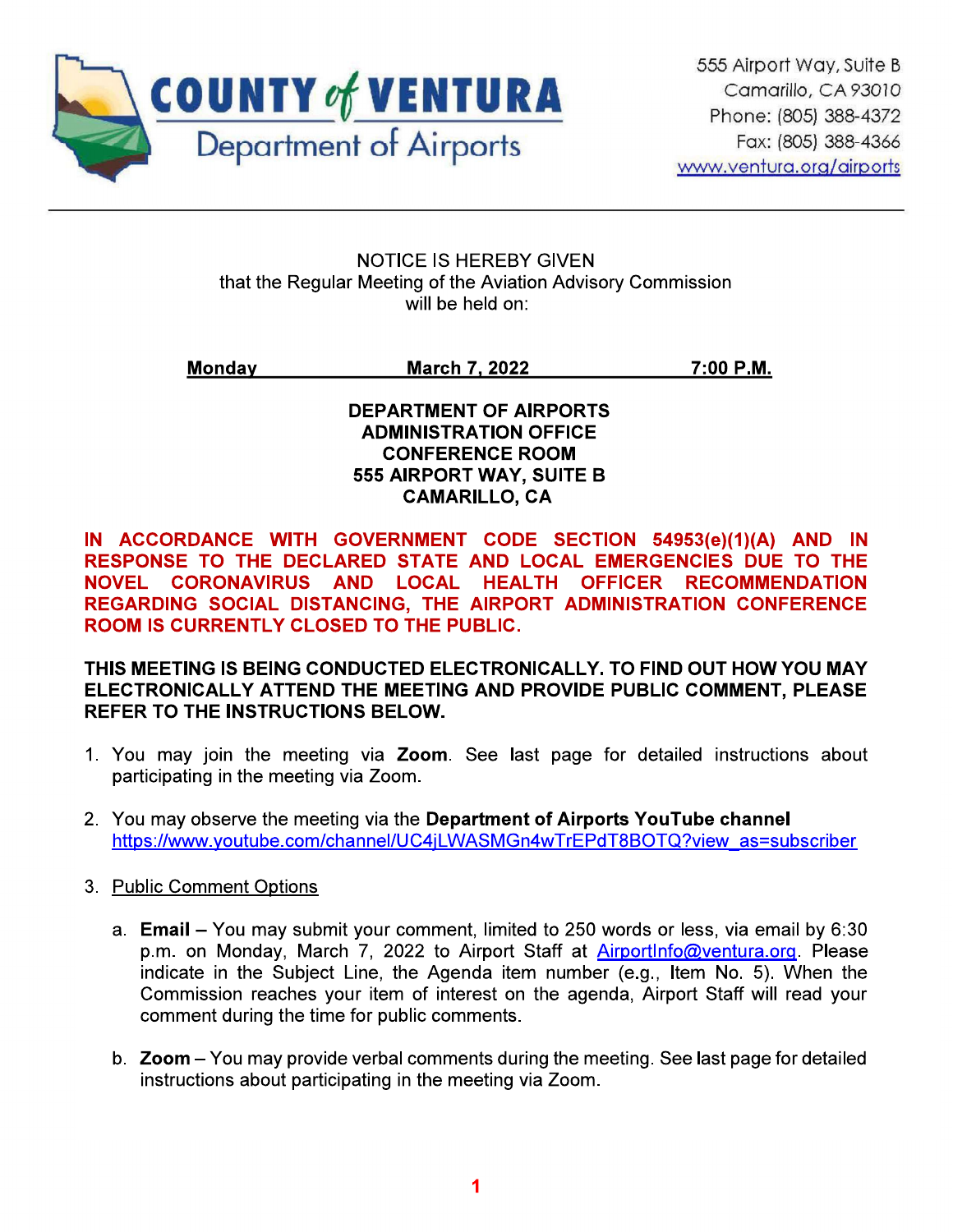### AGENDA

- CALL to ORDER and PLEDGE of ALLEGIANCE  $1<sub>-</sub>$
- $2<sub>1</sub>$ ROLL CALL
- $3<sub>1</sub>$ AGENDA REVIEW
- 4. APPROVAL of MINUTES - February 7, 2022 (Pages  $5-11$ )

#### PUBLIC COMMENT PERIOD 5.

If you wish to make a public comment on Agenda Item #5, please press the raise hand button, or if you are calling in, press star (\*) then 9 to be added to the speaker queue when prompted by the Chair of the Commission.

### 6. NEW BUSINESS

#### A. Subject: Review and Make a Recommendation Regarding the Monthly Noise Report Format (Pages  $12-25$ )

#### Recommendation:

Review the current Monthly Noise Report format, review noise reports from comparable airports (Exhibits 1-7), receive and file a staff update regarding a noise program under development, and discuss nominating member(s) to join a subcommittee with other advisory body members along with select staff formed to recommend changes to the monthly noise report format and content.

#### B. Subject: Update of the Revised Form Hangar Lease Agreement for Privately Owned Hangars at the Camarillo and Oxnard Airports Which Replaces Monthto-Month Leases with Term Leases  $(Pages 26-27)$

#### Recommendation:

Receive an update regarding the revised form hangar lease agreement for privately owned hangars at Camarillo and Oxnard Airports, which will replace the existing month-to-month leases with 20-year term leases.

#### C. Subject: Consider Adoption of Resolution #8 Authorizing Remote Teleconference Meetings of the Aviation Advisory Commission for a 30-Day Period (Pages 28-33)

### Recommendation:

Consider adoption of Resolution #8 (Exhibit 1) authorizing remote teleconference meetings of the Aviation Advisory Commission for a 30-day period pursuant to Government Code Section 54953, Subdivision (e), of the Ralph M. Brown Act.

#### **DIRECTOR'S REPORT** 7.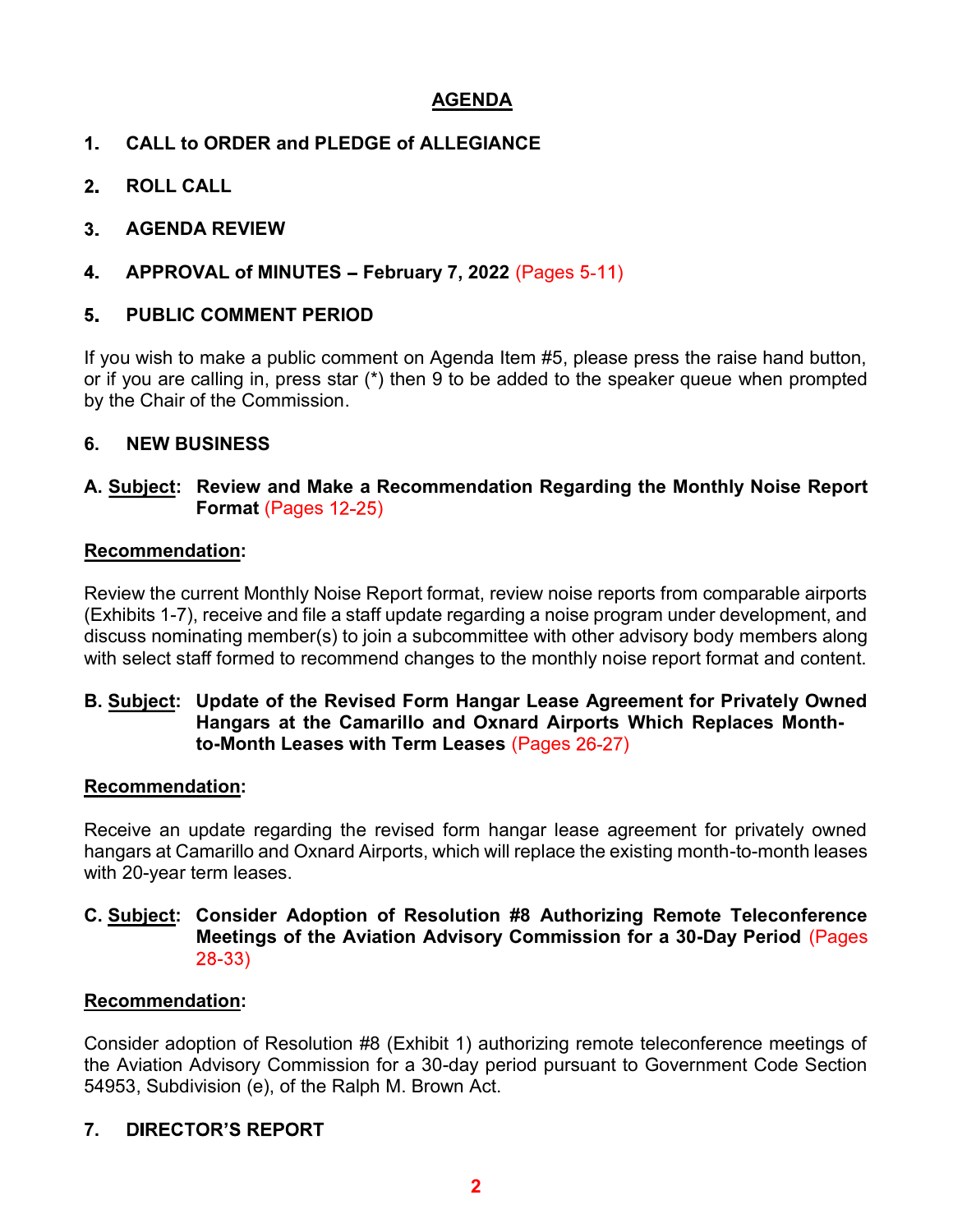#### 8. REPORTS (Pages 34-48)

Report items listed below are presented to the Aviation Advisory Commission for information only, at this time. The report items require no action or are not ready for the Commission's consideration. The Commission may refer these items to the Department of Airports for investigation and report back on a future agenda.

Monthly Activity Report - January 2022 Monthly Noise Complaints - January 2022 Consultant Reports - January 2022 Airport Tenant Project Status - February 2022 Project Status - February 2022 Meeting Calendar

#### 9. CORRESPONDENCE (Pages 49-65)

Correspondence items listed below are presented to the Aviation Advisory Commission for information only, at this time. The correspondence items require no action or are not ready for the Commission's consideration. The Commission may refer these items to the Department of Airports for investigation and report back on a future agenda.

Letter dated February 10, 2022 from Director Keith Freitas to Greg Ramirez, City of Camarillo re: Cloud Nine Project

Letter dated February 14, 2022 from Martin Erickson, Ventura County Transportation Commission to Jay Dobrowalski, City of Oxnard re: Teal Club Specific Plan

Letter dated February 15, 2022 from Director Keith Freitas to Jay Dobrowalski, City of Oxnard re: Teal Club Specific Plan, Recirculated Draft EIR, Ventura County, Department of Airports Review Comments

Letter dated February 22, 2022 from Andrea Ozdy, Ventura Local Agency Formation Commission to Jay Dobrowalski, City of Oxnard re: Notice of Availability of a Recirculated Draft Environmental Impact Report (DEIR) for the Teal Club Specific Plan (TCSP) Project

**10. COMMISSION COMMENTS – Comments by Commission members on matters deemed** appropriate.

#### 11. ADJOURNMENT

The next regular Commission meeting will be on Monday, April 4, 2022 at 7:00 p.m. Location to be determined.

IN COMPLIANCE WITH THE AMERICANS WITH DISABILITIES ACT, IF YOU NEED SPECIAL ASSISTANCE TO PARTICIPATE IN THIS MEETING, PLEASE CONTACT ANA CASTRO AT (805) 388-4211. NOTIFICATION 48 HOURS PRIOR TO THE MEETING WILL ENABLE THE DEPARTMENT OF AIRPORTS TO MAKE REASONABLE ARRANGEMENTS TO ENSURE ACCESSIBILITY TO THIS MEETING.